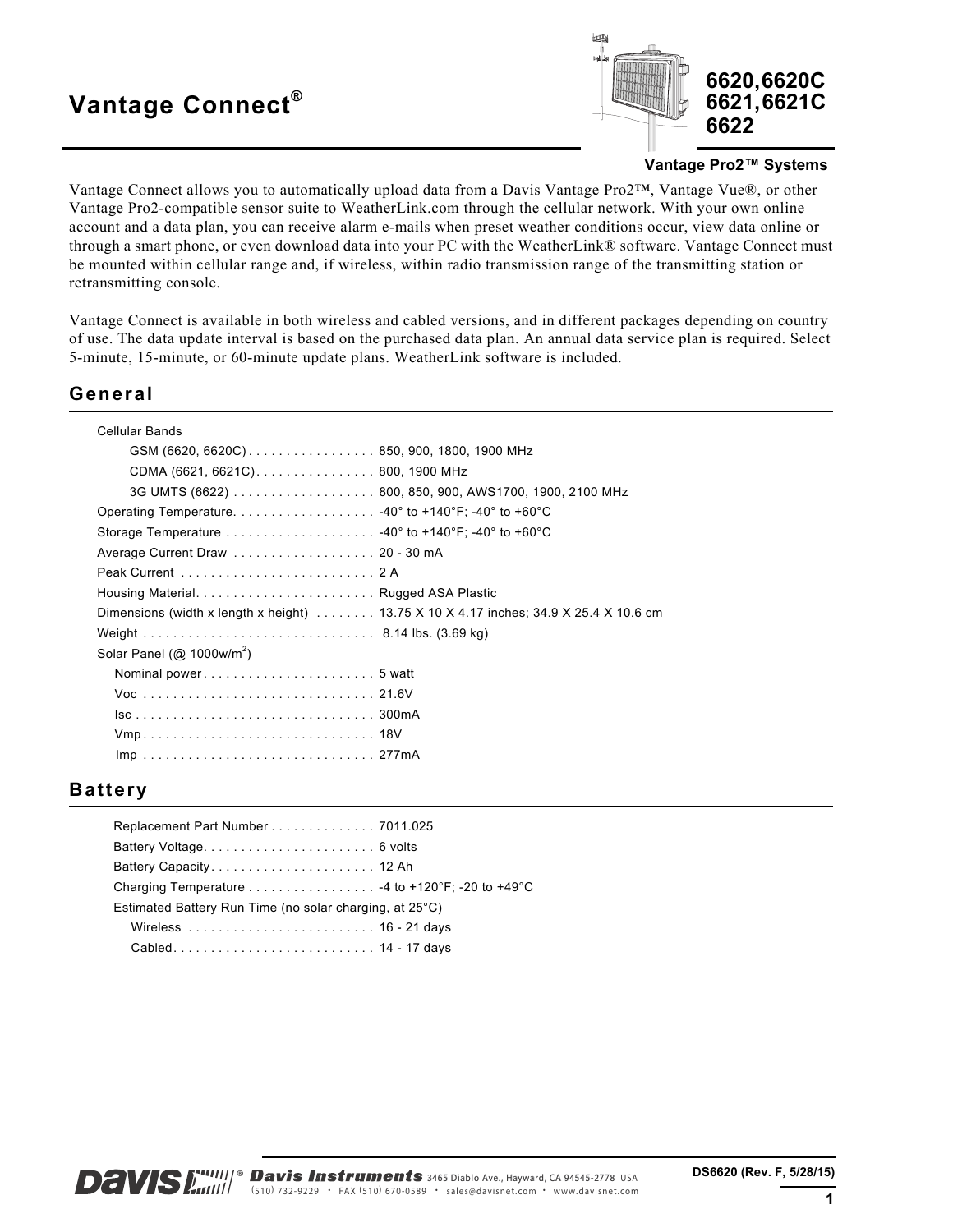# **Charging Circuit**

- High-efficiency switching charger
- Maximum-Peak-Power-Tracking (MPPT) at 18V Typical for 12V solar-panel
- Charges 6V SLA battery @ 2A max
- Charging voltage temperature compensation
- Low- and high-temperature charging cut-out
- Low-battery load disconnect
- Reverse battery protection
- Designed to have multiple batteries and/or solar-panels added in parallel to extend capacities

### **Certifications**

- FCC
- PTCRB
- CE
- Carrier

### **Sensor Data (internal sensors)**

### **Barometric Pressure**

| Accuracy                                                                                                                                        |  |
|-------------------------------------------------------------------------------------------------------------------------------------------------|--|
| At -40° to +32°F (-40° to 0°C)0.06/+0.15" Hg (-1.5 /+3.8 mmHg; -2/+5 hPa/mb)                                                                    |  |
| At +32° to +122°F (0° to +50°C) ±0.03" Hg (±0.8 mm Hg, ±1 hPa/mb)                                                                               |  |
| At +122° to +140°F (+50° to +60°C)-0.06/+0.15" Hg (-1.5/+3.8 mmHg; -2/+5 hPa/mb)                                                                |  |
| Sea-Level Reduction Equation Used United States Method employed prior to use of current "R Factor" method                                       |  |
|                                                                                                                                                 |  |
|                                                                                                                                                 |  |
| Elevation Accuracy Required. $\pm$ 10' (3m) to meet equation accuracy specification                                                             |  |
| Trend (change in 3 hours)Change $\pm 0.06$ " (2.0 hPa/mb, 1.5 mm Hg) = Rapidly<br>Change $\pm 0.02$ " (0.7hPa/mb, 0.5 mm Hg) = Slowly           |  |
| Trend Indication 5 position arrow: Rising (rapidly or slowly), Steady, or Falling (rapidly or slowly)                                           |  |
|                                                                                                                                                 |  |
| Alarms High Threshold from Current Trend for Storm Clearing (Rising Trend<br>Low Threshold from Current Trend for Storm Warning (Falling Trend) |  |
| Range for Rising and Falling Trend Alarms 0.01 to 0.25" Hg (0.1 to 6.4 mm Hg, 0.1 to 8.5 hPa/mb)                                                |  |

### **Inside Relative Humidity**

| Range1 to 100% RH                                                                                                                    |  |
|--------------------------------------------------------------------------------------------------------------------------------------|--|
| $Accuracy. \ldots \ldots \ldots \ldots \ldots \ldots \ldots \ldots \ldots \ldots \pm 3\%$ from 1% to 90%; $\pm 5\%$ from 90% to 100% |  |
| Update IntervalBased on data plan                                                                                                    |  |
| Alarms High and Low Threshold from Instant Reading                                                                                   |  |

### **Inside Temperature (or optional external temperature probe)**

|                                                                         | Alarms: $1^{\circ}$ ; $^{\circ}$ C is converted from $^{\circ}$ F and rounded to the nearest $1^{\circ}$ C. |
|-------------------------------------------------------------------------|-------------------------------------------------------------------------------------------------------------|
| Range                                                                   |                                                                                                             |
|                                                                         |                                                                                                             |
| External Temperature Probe $\ldots$ , , , 40° to +150°F (-40° to +65°C) |                                                                                                             |
|                                                                         |                                                                                                             |
|                                                                         |                                                                                                             |
|                                                                         |                                                                                                             |